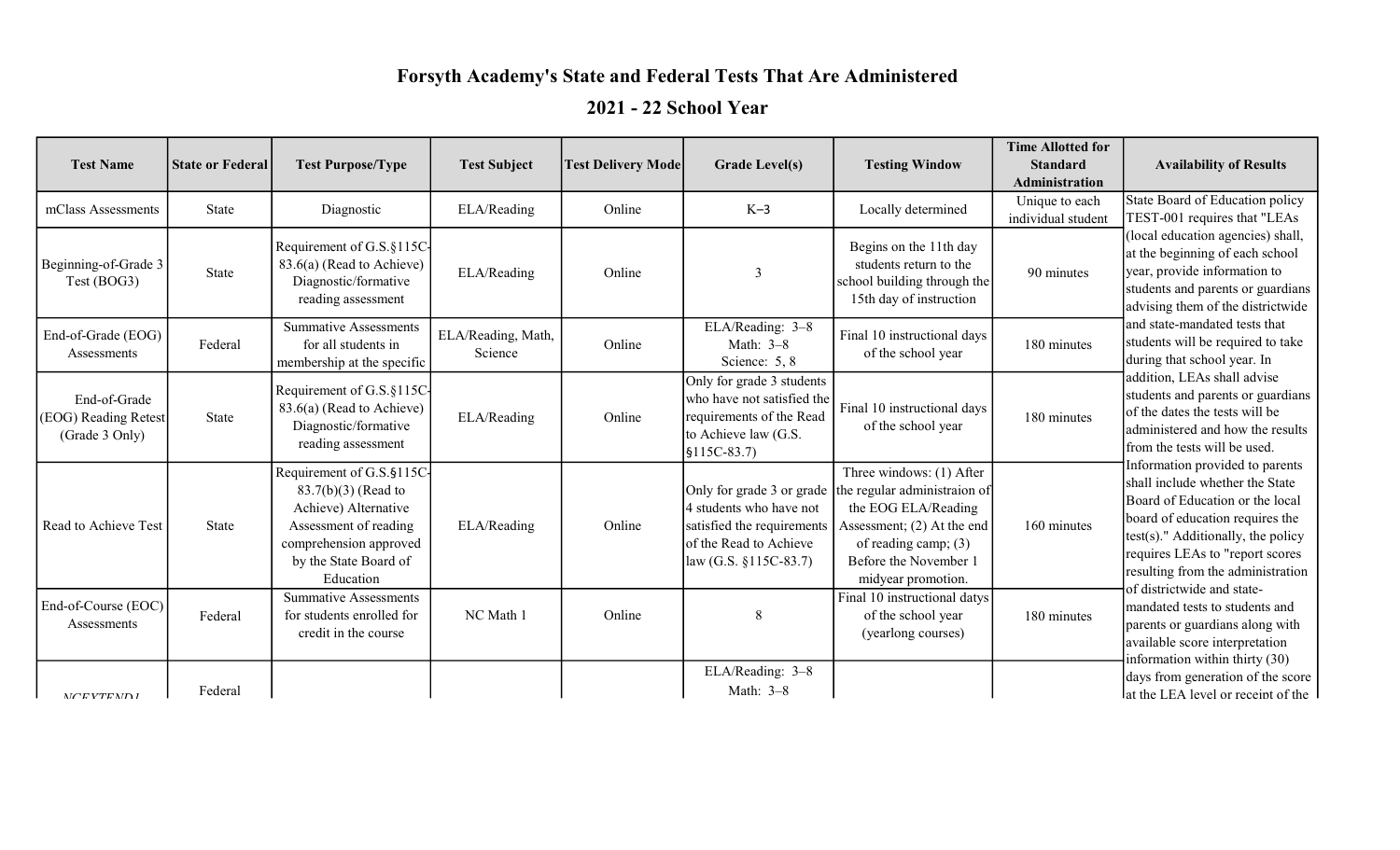| <b>IVULAILIVILI</b><br>Alternate Assessments<br>for End-of-Grade and<br>End-of-Course<br>Assessments |         | <b>Alternate Assessments</b><br>based on Alternate<br>Achievement Standards | ELA/Reading, Math,<br>Science                | Online/Paper and<br>Pencil | Science: $5 & 8$ | Final 10 instructional days<br>of the school year                                                    | Unique to each<br>individual student                                                                                          | score and interpretive<br>documentation from the North<br>Carolina Department of Public<br>Instruction (NCDPI)." |
|------------------------------------------------------------------------------------------------------|---------|-----------------------------------------------------------------------------|----------------------------------------------|----------------------------|------------------|------------------------------------------------------------------------------------------------------|-------------------------------------------------------------------------------------------------------------------------------|------------------------------------------------------------------------------------------------------------------|
| W-APT<br>(Kindergarten only)<br>or WIDA Screener<br>$(Grades 1-8)$                                   | Federal | State-designated English<br>Learner (EL) proficiency<br>identification test | Listening, Speaking,<br>Reading, and Writing | Online/Paper and<br>Pencil | $K-8$            | 30 days (or 14 calendar<br>days if the student enrolls<br>after the beginning of the<br>school year) | Kindergarten: 50<br>minutes<br>Grades $1-8:70$<br>minutes                                                                     |                                                                                                                  |
| ACCESS for ELLs 2.0<br>(Grades $1-12$ ) or<br>Alternate ACCESS for<br>ELLs (Grades K-8)              | Federal | State-designated English<br>Learner (EL) proficiency<br>test                | Listening, Speaking,<br>Reading, and Writing | Online                     | $K-8$            | February 5–March 9                                                                                   | <b>ACCESS</b> for ELLs<br>$2.0:185$ minutes<br>Alternate ACCESS:<br>Kindergarten: 45<br>minutes<br>Grades 1-12: 80<br>minutes |                                                                                                                  |

## Optional State and Federal Tests That May be Administered

| <b>Test Name</b> | <b>State or Federal</b> | <b>Test Purpose/Type</b> | <b>Test Subject</b>                                      | <b>Test Delivery Mode</b> | <b>Grade Level(s)</b>                                    | <b>Testing Window</b>                                                   | <b>Time Allotted for</b><br><b>Standard</b><br>Administration | <b>Availability of Results</b>                                                                                                                                           |
|------------------|-------------------------|--------------------------|----------------------------------------------------------|---------------------------|----------------------------------------------------------|-------------------------------------------------------------------------|---------------------------------------------------------------|--------------------------------------------------------------------------------------------------------------------------------------------------------------------------|
| NC Check-Ins     | State                   | Formative Assessment     | Grade 3 -8 Math<br>Grades 3-8 ELA<br>Grade 5 & 8 Science | Online                    | Grade 3 -8 Math<br>Grades 3-8 ELA<br>Grade 5 & 8 Science | Testing window is flexible<br>throughout the yearly<br>school calendar. | 90 minutes                                                    | Results are available to teachers<br>within 5 school days of the<br>administration. Parents should be<br>provided individual student<br>reports within 30 calendar days. |

## Local Assessments That Are Administered

| <b>Test Name</b> | <b>Test Subject</b>     | <b>Test Delivery Mode</b> | <b>Grade Level(s)</b> | Test Purpose/Type | <b>Testing Window</b> | <b>Time Allotted for</b><br>  Standard Administration | <b>Availability of Results</b>                           |
|------------------|-------------------------|---------------------------|-----------------------|-------------------|-----------------------|-------------------------------------------------------|----------------------------------------------------------|
|                  |                         |                           |                       |                   |                       |                                                       | Results are available to teachers within 1 school day of |
|                  |                         |                           |                       | Proficiency &     |                       |                                                       | the administration. Parents are provided individual      |
| NWEA MAP         | Reading $& \text{Math}$ | Online                    | $K-8$                 | Growth            | Fall                  | 60 minutes                                            | student reports as determined by school.                 |